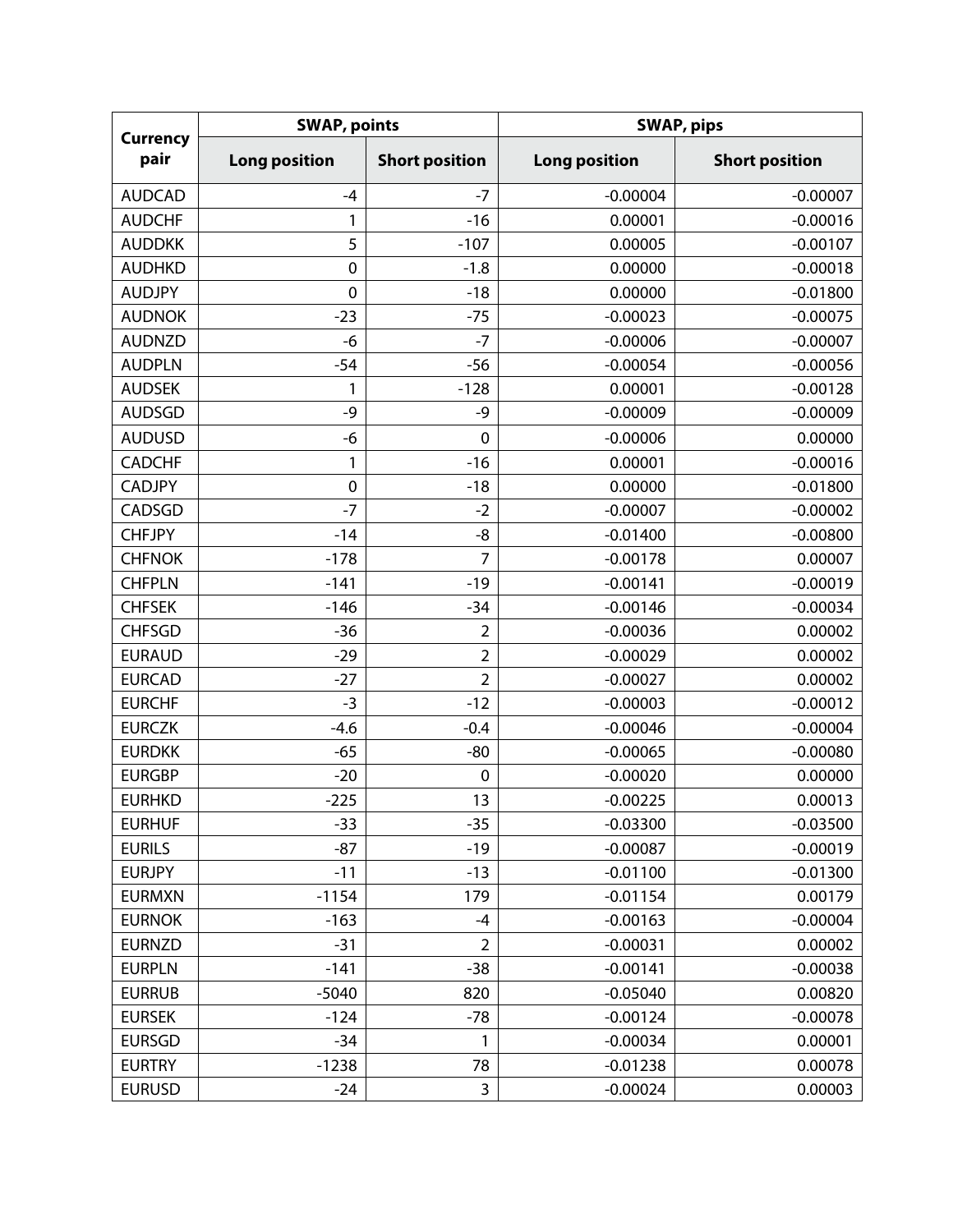| <b>EURZAR</b> | $-689$         | 115         | $-0.00689$ | 0.00115    |
|---------------|----------------|-------------|------------|------------|
| <b>GBPAUD</b> | $-20$          | $\mathbf 0$ | $-0.00020$ | 0.00000    |
| <b>GBPCAD</b> | $-17$          | $-2$        | $-0.00017$ | $-0.00002$ |
| <b>GBPCHF</b> | 1              | $-21$       | 0.00001    | $-0.00021$ |
| <b>GBPDKK</b> | $-9$           | $-147$      | $-0.00009$ | $-0.00147$ |
| <b>GBPJPY</b> | $-2$           | $-24$       | $-0.00200$ | $-0.02400$ |
| <b>GBPNOK</b> | $-103$         | $-74$       | $-0.00103$ | $-0.00074$ |
| <b>GBPNZD</b> | $-21$          | $-2$        | $-0.00021$ | $-0.00002$ |
| <b>GBPPLN</b> | $-126$         | $-75$       | $-0.00126$ | $-0.00075$ |
| <b>GBPSEK</b> | $-51$          | $-166$      | $-0.00051$ | $-0.00166$ |
| <b>GBPSGD</b> | $-26$          | -6          | $-0.00026$ | $-0.00006$ |
| <b>GBPTRY</b> | $-1397$        | 81          | $-0.01397$ | 0.00081    |
| <b>GBPUSD</b> | $-17$          | 1           | $-0.00017$ | 0.00001    |
| <b>GBPZAR</b> | $-654$         | 108         | $-0.00654$ | 0.00108    |
| <b>HKDJPY</b> | $\mathbf 0$    | $-5$        | 0.00000    | $-0.00005$ |
| <b>NOKJPY</b> | $-1$           | $-3$        | $-0.00001$ | $-0.00003$ |
| <b>NOKSEK</b> | $-7$           | $-20$       | $-0.00007$ | $-0.00020$ |
| <b>NZDCAD</b> | $-5$           | -6          | $-0.00005$ | $-0.00006$ |
| <b>NZDCHF</b> | 1              | $-15$       | 0.00001    | $-0.00015$ |
| <b>NZDJPY</b> | $\mathbf 0$    | $-17$       | 0.00000    | $-0.01700$ |
| <b>NZDSGD</b> | $-10$          | -9          | $-0.00010$ | $-0.00009$ |
| <b>NZDUSD</b> | -6             | 0           | $-0.00006$ | 0.00000    |
| <b>PLNJPY</b> | $-40$          | $-110$      | $-0.00400$ | $-0.01100$ |
| SGDJPY        | 0              | $-22$       | 0.00000    | $-0.02200$ |
| <b>TRYJPY</b> | $\pmb{0}$      | $-39$       | 0.00000    | $-0.03900$ |
| <b>USDCAD</b> | $\pmb{0}$      | $-18$       | 0.00000    | $-0.00018$ |
| <b>USDCHF</b> | $\overline{2}$ | $-25$       | 0.00002    | $-0.00025$ |
| <b>USDCNH</b> | $-10$          | $-47$       | $-0.00010$ | $-0.00047$ |
| <b>USDCZK</b> | $\pmb{0}$      | $-3.7$      | 0.00000    | $-0.00037$ |
| <b>USDDKK</b> | 15             | $-167$      | 0.00015    | $-0.00167$ |
| <b>USDHKD</b> | $-5.8$         | $-5.1$      | $-0.00006$ | $-0.00005$ |
| <b>USDHUF</b> | 5              | $-72$       | 0.00500    | $-0.07200$ |
| <b>USDILS</b> | $-12$          | $-69$       | $-0.00012$ | $-0.00069$ |
| <b>USDJPY</b> | $\overline{2}$ | $-28$       | 0.00200    | $-0.02800$ |
| <b>USDMXN</b> | $-677$         | 90          | $-0.00677$ | 0.00090    |
| <b>USDNOK</b> | $\overline{2}$ | $-127$      | 0.00002    | $-0.00127$ |
| <b>USDPLN</b> | $-57$          | $-89$       | $-0.00057$ | $-0.00089$ |
| <b>USDRON</b> | $-5$           | $-5$        | $-0.00005$ | $-0.00005$ |
| <b>USDRUB</b> | $-2592$        | 324         | $-0.02592$ | 0.00324    |
| <b>USDSEK</b> | 14             | $-203$      | 0.00014    | $-0.00203$ |
| <b>USDSGD</b> | -6             | $-16$       | $-0.00006$ | $-0.00016$ |